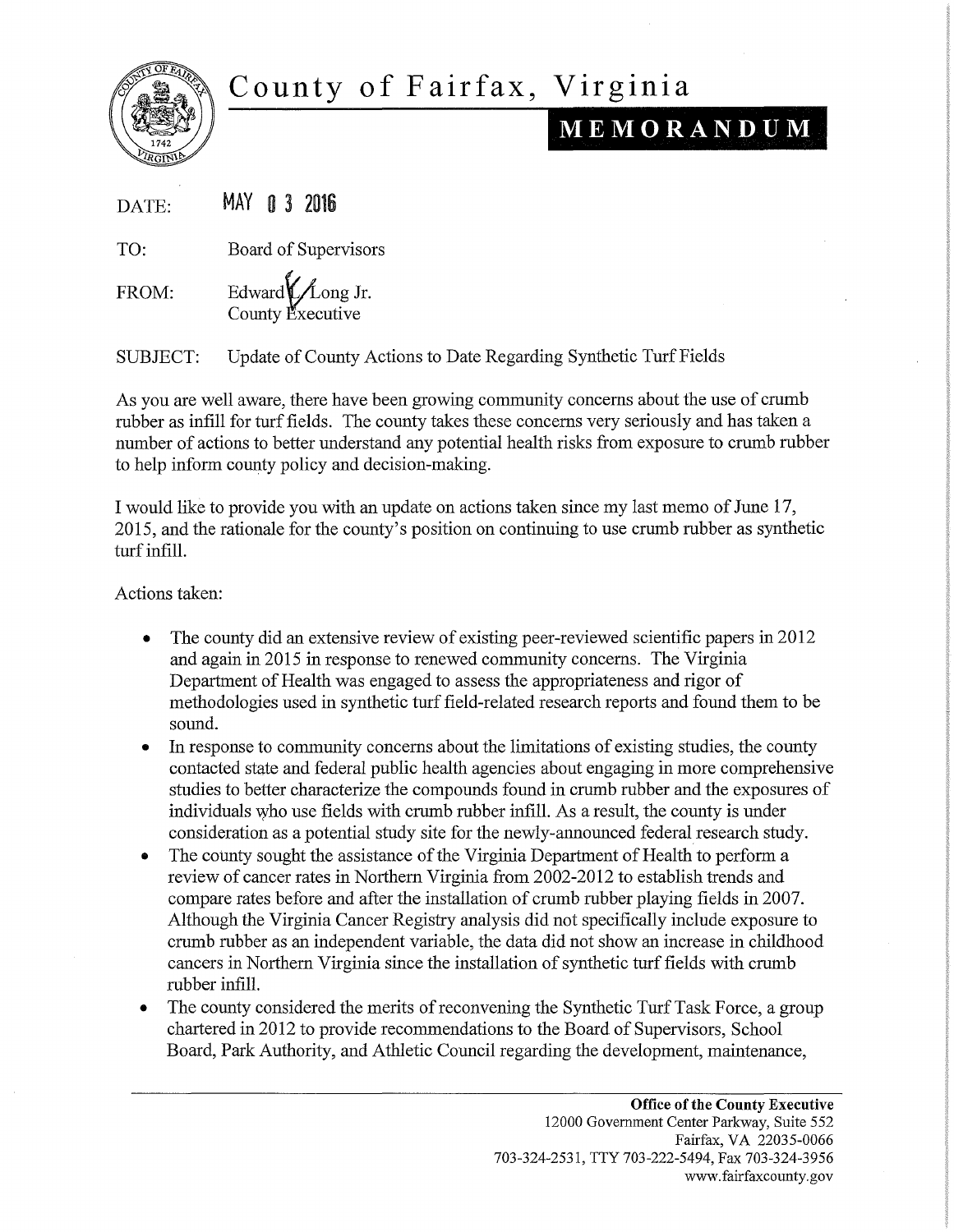Board of Supervisors

Update of County Actions to Date Regarding Synthetic Turf Fields Page 2 of 2

> and replacement of turf fields in Fairfax County. The task force completed its work in July 2013 and, while it is recognized for its quality work, the decision was made to focus on ongoing efforts to leverage state and federal resources to take advantage of their capability and capacity to comprehensively address knowledge gaps and evaluate the new concerns about health risks. At this time the county does not believe that reconvening the task force will be helpful.

Based on existing science and the information acquired through the action steps listed above, the county has determined that there is no need to change the infill product used in synthetic turf fields.

The county's position is based on the following:

- To date, the concerns about increased risk of negative health effects due to the chemicals in crumb rubber turf fields have not been substantiated in the scientific literature.
- No study exists that has shown an elevated health risk from playing on fields with crumb rubber. The general conclusion for all the studies reviewed is that health effects are unlikely from exposure to the levels of chemicals found in synthetic turf with crumb rubber infill and that these fields do not pose a serious public health concern.
- There has been no evidence of an occurrence of a greater than expected number of cancers in children associated with crumb rubber.

As the county continues to proactively engage state and federal partners in ongoing research efforts, as well as monitor all available science and guidance on crumb rubber, it will reassess its position as new information becomes available.

Attachment: June 17, 2015, Memo to the Board Regarding Synthetic Turf Fields

cc: Pat Hynes, Chairman, Fairfax County School Board Dr. Karen Garza, Superintendent, Fairfax County Public Schools Patricia D. Harrison, Deputy County Executive Robert A. Stalzer, Deputy County Executive Dr. Gloria Addo-Ayensu, Director, Health Department Tony Castrilli, Director, Office of Public Affairs Kirk W. Kincannon, Director, Fairfax County Park Authority Christopher A. Leonard, Director, Department of Neighborhood and Community Services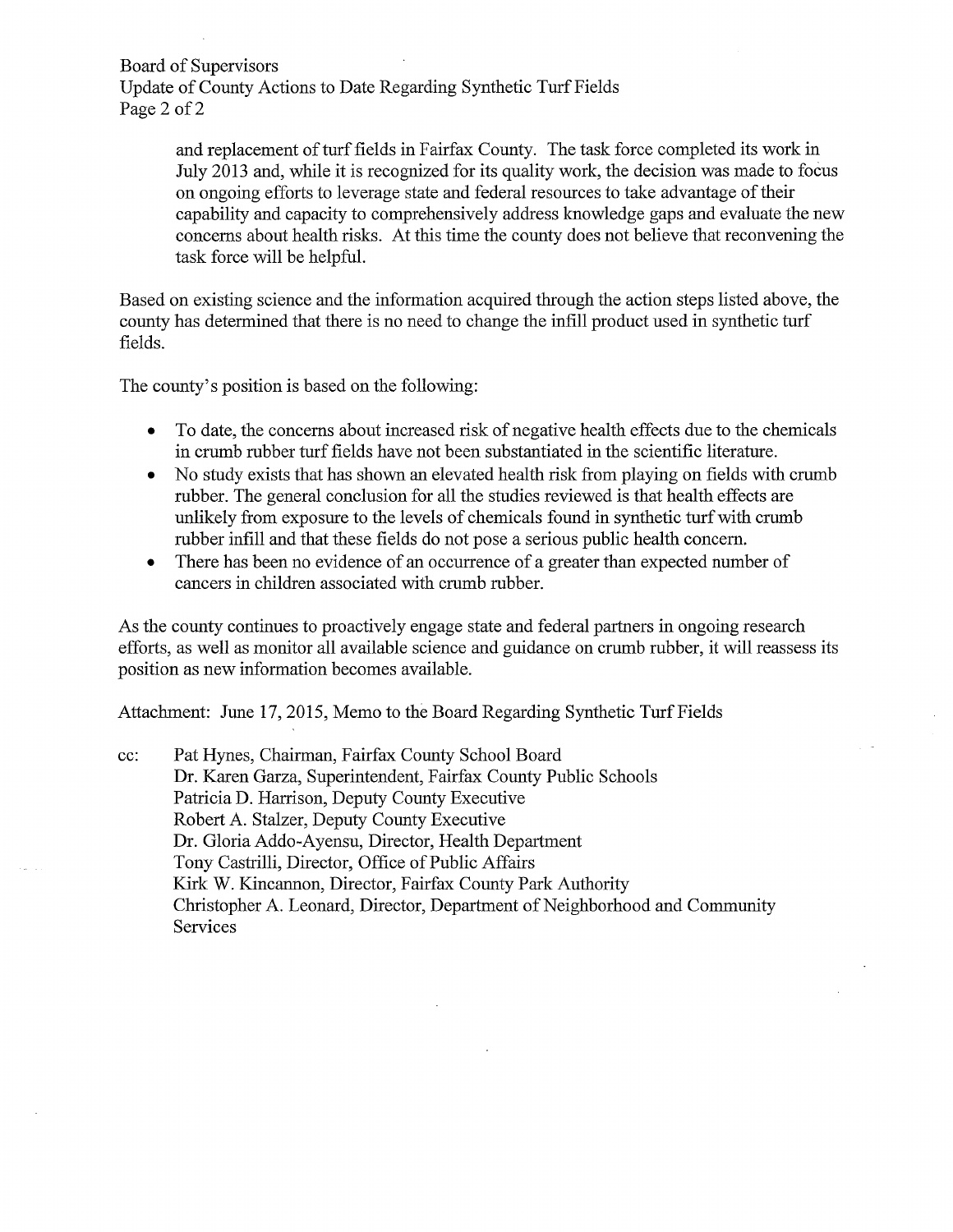

## County of Fairfax, ginia **di provincia di provincia di provincia di provincia di provincia di provincia di provincia di provincia di p**

## **MEMORANDUM**

i ~ ~ ~ **REMARKS Internet** 

**to the second of the contract of the contract of the contract of the contract of the contract of the contract o** 

**Ekans** j the state and the l in Alberta.<br>Ngjarje ~ **interactions** ~ lisande. ~ **International According INVESTIGATION** 

×. ~ ·<br>I | Clark (Clark (Clark (Clark)<br>I The Clark (Clark (Clark) (Clark (Clark)

Q.

'' Granel

**instru** 

!

**LETHRICIAN** 

la alta della componenta di un alta della componenta di un alta della componenta di un alta della componenta d<br>La componenta di un alta della componenta di un alta della componenta di un alta della componenta di un alta d

**WWW** !

!

**DATE:** JUN 1~7 2015

TO: Board of Supervisors

 $FROM:$  Edward  $\Lambda$ . Long Jr. County Executive

**SUBJECT:** Synthetic Turf Fields

In 2012, in response to community concerns about the safety of the use of crumb rubber as infill for synthetic turf in athletic fields, the Fairfax County Park Authority, in consultation with the Health Department, Risk Management Division and Fairfax County Public Schools prepared a fact sheet on the use of crumb rubber synthetic turf based on a literature review of scientific research conducted by numerous state and national organizations who have studied the issue. The general conclusion for all the studies is that health effects are unlikely from exposure to the levels of chemicals found in synthetic turf with crumb rubber infill and that these fields do not pose a serious public health concern. The fact sheet was made available to the public through the Park Authority website and is available at:

http://www. fairfaxcounty.g ov/parks/plandev/syntheticturf.htm j

Last fall, in response to renewed concerns by community members as a result of an NBC report of cancers in soccer players, the Health Department conducted another extensive review of the l scientific literature related to the potential health effects from the use of these fields. No new findings showing a link between crumb rubber and any health risk were identified, and available information concluded that the use of synthetic turf in athletic fields remains safe.

Recently, new concerns have been raised by some community members who are requesting a ban on crumb rubber on all county fields and playgrounds; the use of only plant-derived alternatives (cork, coconut, risk husk) as infill; the remediation of all existing fields within two years; and consideration of new grass technologies or keeping some fields as natural grass.

The county's decision to allow use of crumb rubber as infill for synthetic turf fields is based on extensive review of scientific papers conducted by state and national organizations over the last. decade. However, as a result of the recent concerns, the county has requested (and is receiving) assistance from state and federal public health partners to perform further review of recent and ongoing scientific investigations and the methodologies used to determine health and safety risks of using crumb rubber infill. To further our understanding about exposures to users of these fields, the county has requested additional studies be made by appropriate federal agencies and include county involvement, if possible. In addition, the county, with assistance from the Virginia Department of Health, will be performing a review of cancer rates in the county over the last decade to establish trends and identify any associations that may exist between the use of existing turf fields and cancer rates.

> Office of the County Executive 12000 Government Center Parkway, Suite 552 Fairfax, VA 22035-0066 703-324-2531, TTY 703-222-5494, Fax 703-324-3956 www.fairfaxcounty.gov